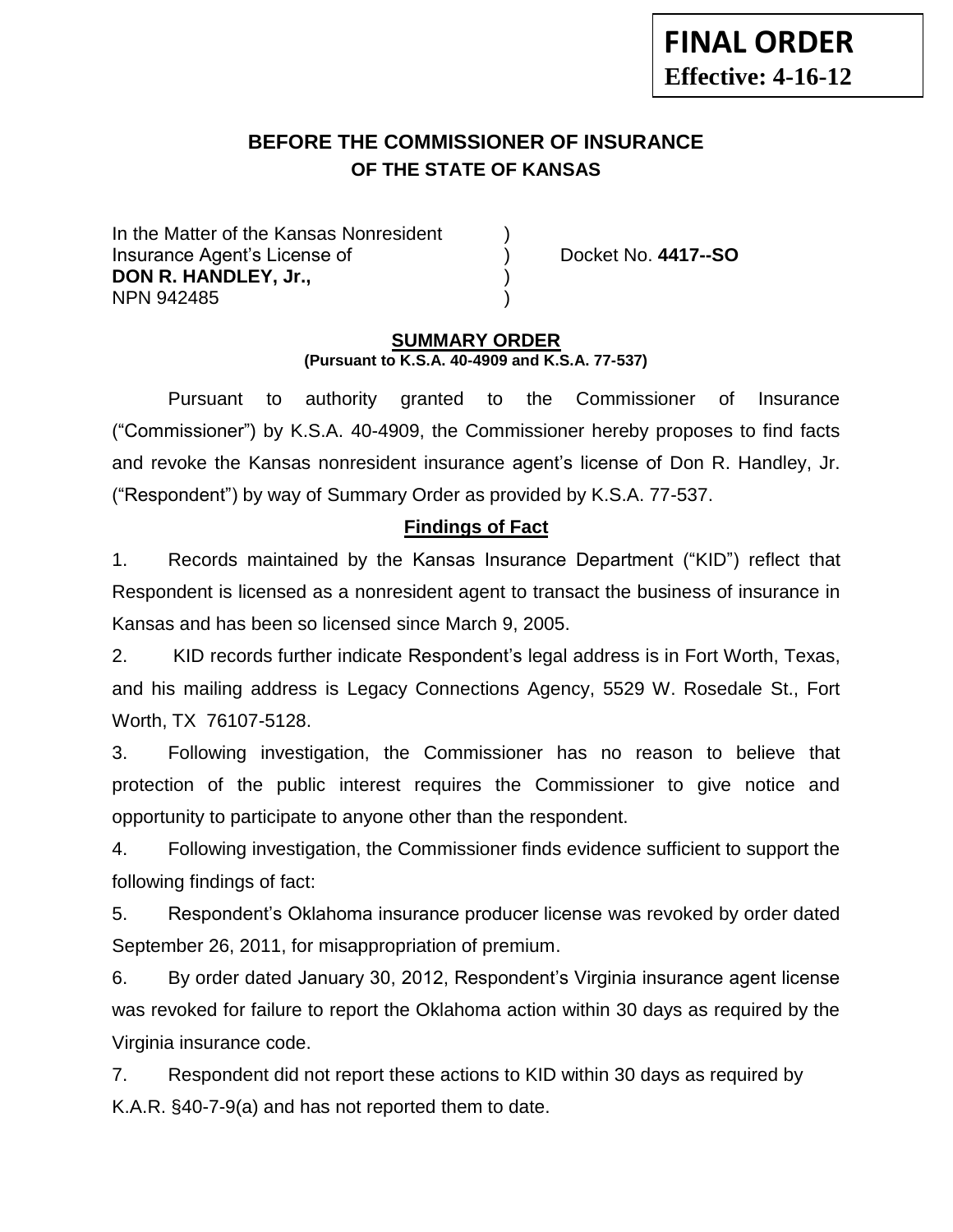8. By letter of March 5, 2012, addressed to Respondent at his mailing address of record, counsel for KID summarized the foregoing facts and invited Respondent to reply in writing if he disputed the facts.

9. To date, the letter has not been returned, and Respondent has not replied; thus, the facts are deemed undisputed.

#### **Applicable Law**

10. K.S.A. 2010 Supp. 40-4909(a) provides, in relevant part:

"The commissioner may deny, suspend, revoke or refuse renewal of any license issued under this act if the commissioner finds that the applicant or license holder has: . . .

(2) Violated: (A) Any provision of chapter 40 of the Kansas Statutes Annotated, and amendments thereto, or any rule and regulation promulgated thereunder; . . . .

(4) Improperly withheld, misappropriated or converted any moneys or properties received in the course of doing insurance business . . .

(9) Had an insurance agent license, or its equivalent, denied, suspended or revoked in any other state, district or territory." K.S.A. 2010 Supp. 40- 4909(a).

11. K.A.R. §40-7-9(a) requires a licensed agent to report to the Commissioner within 30 days any disciplinary action against the agent's license by the insurance regulatory agency of another jurisdiction.

12. In addition, the Commissioner may revoke any license issued under the Insurance Agents Licensing Act if the Commissioner finds that the interests of the insurer or the insurable interests of the public are not properly served under such license. K.S.A. 40-4909(b).

### **Conclusions of Law**

13. The Commissioner has jurisdiction over Respondent as well as the subject matter of this proceeding, and such proceeding is held in the public interest.

14. The Commissioner finds, based on the facts contained in paragraphs 5 through 7, that Respondent's license may be revoked pursuant to K.S.A. 40-4909(a)(2)(A) because Respondent has violated K.A.R. §40-7-9(a) by failing to report a disciplinary action against his insurance agent license by another state.

15. The Commissioner further finds, based on the facts contained in paragraphs 6 through 9, that Respondent's license may be revoked pursuant to K.S.A. 40-4909(a)(4)

2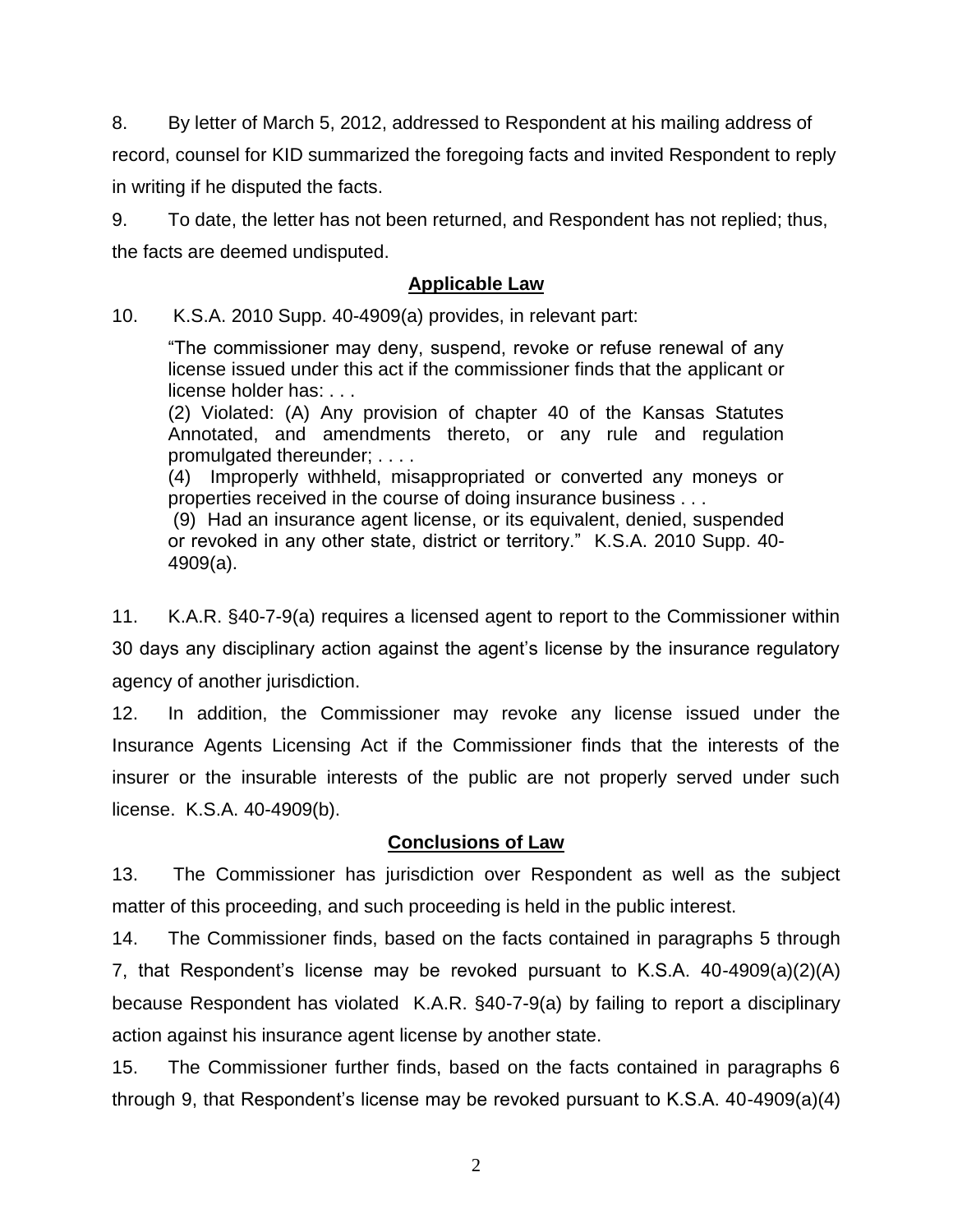because Respondent has misappropriated premium funds as detailed in the Oklahoma order.

16. In addition, the Commissioner finds that Respondent's license may be revoked pursuant to K.S.A. 40-4909(a)(9) because Respondent has had an insurance license revoked in another state.

17. Based on the foregoing findings, the Commissioner concludes that sufficient grounds exist for the revocation of Respondent's insurance agent's license pursuant to K.S.A. 40-4909(a).

18. The Commissioner further concludes Respondent's license may be revoked pursuant to K.S.A. 40-4909(b) because such license is not properly serving the interests of the insurer and the insurable interests of the public.

19. Based on the facts and circumstances set forth herein, it appears that the use of summary proceedings in this matter is appropriate, in accordance with the provisions set forth in K.S.A. 77-537(a), in that the use of summary proceedings does not violate any provision of the law, the protection of the public interest does not require the KID to give notice and opportunity to participate to persons other than Respondent, and after investigation, KID believes in good faith that the allegations will be supported to the applicable standard of proof.

#### **Policy to be Served**

20. Before issuing an insurance agent license, the Commissioner must determine that the applicant is qualified and has not committed any act that would be grounds for denial, suspension, or revocation. K.S.A. 40-4905(b). Further, the Commissioner may revoke any license issued under the Insurance Agents Licensing Act if the Commissioner finds that the interests of the insurer or the insurable interests of the public are not properly served under the license. The following action is necessary and appropriate to promote the security and integrity of the insurance business and protect insurance consumers by licensing, or continuing to license, persons or entities to sell, solicit, or negotiate insurance in the State of Kansas only if their conduct indicates they are both qualified and trustworthy.

**IT IS THEREFORE ORDERED BY THE COMMISSIONER OF INSURANCE THAT** the Kansas nonresident insurance agent's license of **DON R. HANDLEY, Jr.,** is

3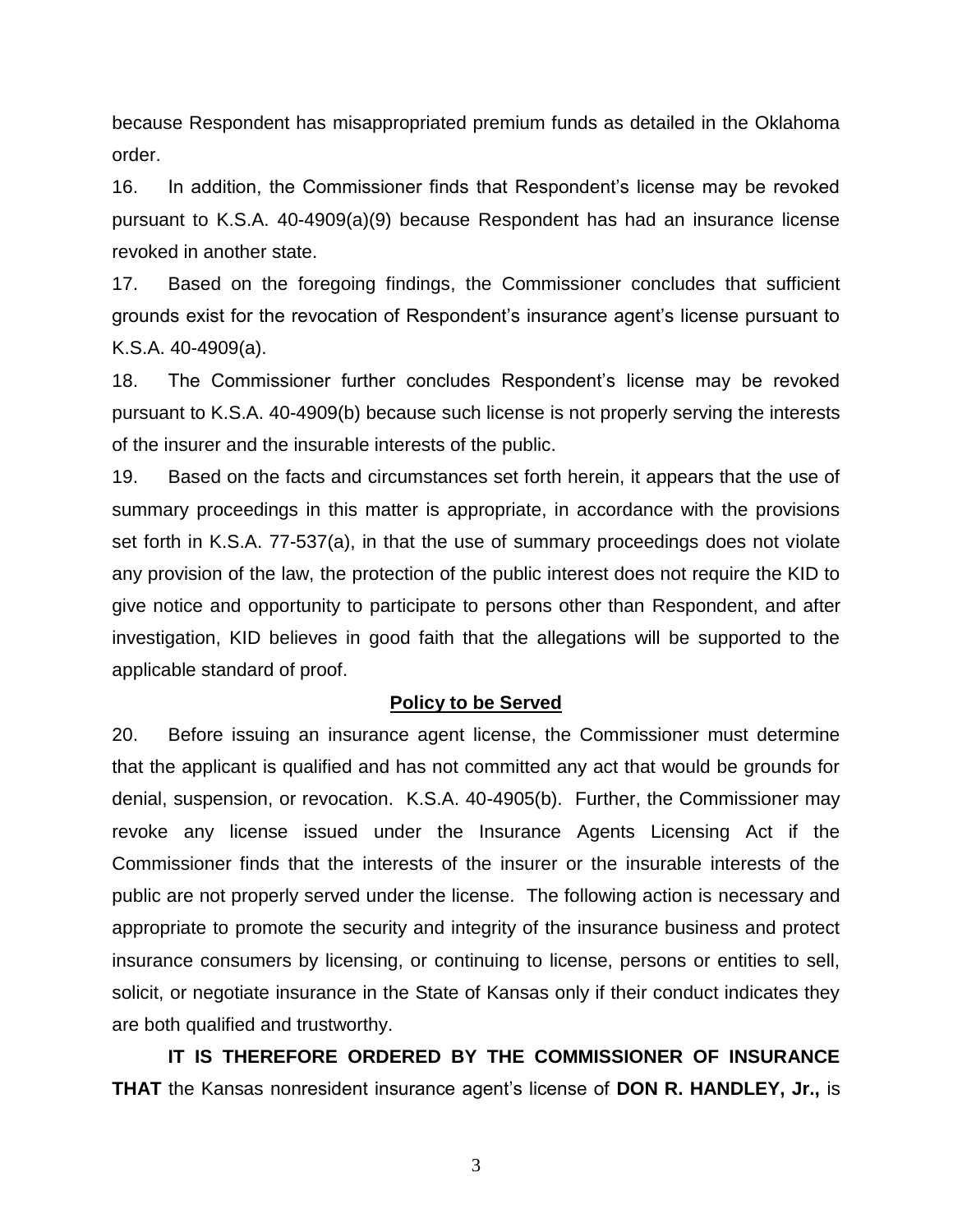hereby **REVOKED. It is further ordered,** that **DON R. HANDLEY, Jr.,** shall **CEASE and DESIST** from the sale, solicitation, or negotiation of insurance, doing any act toward the sale, solicitation, or negotiation of insurance, and/or receiving compensation deriving from the sale, solicitation, or negotiation of insurance in Kansas or on Kansas risks through business conducted on and after the effective date of this order.

**It is further ordered**, pursuant to KSA 77-415(b)(2)(A), that this order is designated by KID as precedent.

**IT IS SO ORDERED THIS \_\_27th\_\_ DAY OF MARCH 2012, IN THE CITY OF TOPEKA, COUNTY OF SHAWNEE, STATE OF KANSAS.**



\_/s/ Sandy Praeger\_\_\_\_\_\_\_\_\_\_\_\_\_\_\_\_ Sandy Praeger Commissioner of Insurance

BY:

\_/s/ Zachary J.C. Anshutz\_\_\_\_\_\_\_\_\_\_ Zachary J.C. Anshutz General Counsel

# **NOTICE OF RIGHTS TO HEARING AND REVIEW**

**Within fifteen (15) days of the date of service of this Summary Order, Respondent** may submit a written request for a hearing pursuant to K.S.A. 77-537 and K.S.A. 77-542. Any request for a hearing should be addressed to the following:

Zachary J.C. Anshutz, General Counsel Kansas Insurance Department 420 S.W.  $9<sup>th</sup>$  Street Topeka, Kansas 66612

If a hearing is requested, the Kansas Insurance Department will serve notice of the time and place of the hearing and information on procedures, right of representation, and other rights of parties relating to the conduct of the hearing.

**If a hearing is not requested in the time and manner stated above, this Summary Order shall become effective as a Final Order upon the expiration of time for requesting a hearing.** In the event Respondent files a Petition for Judicial